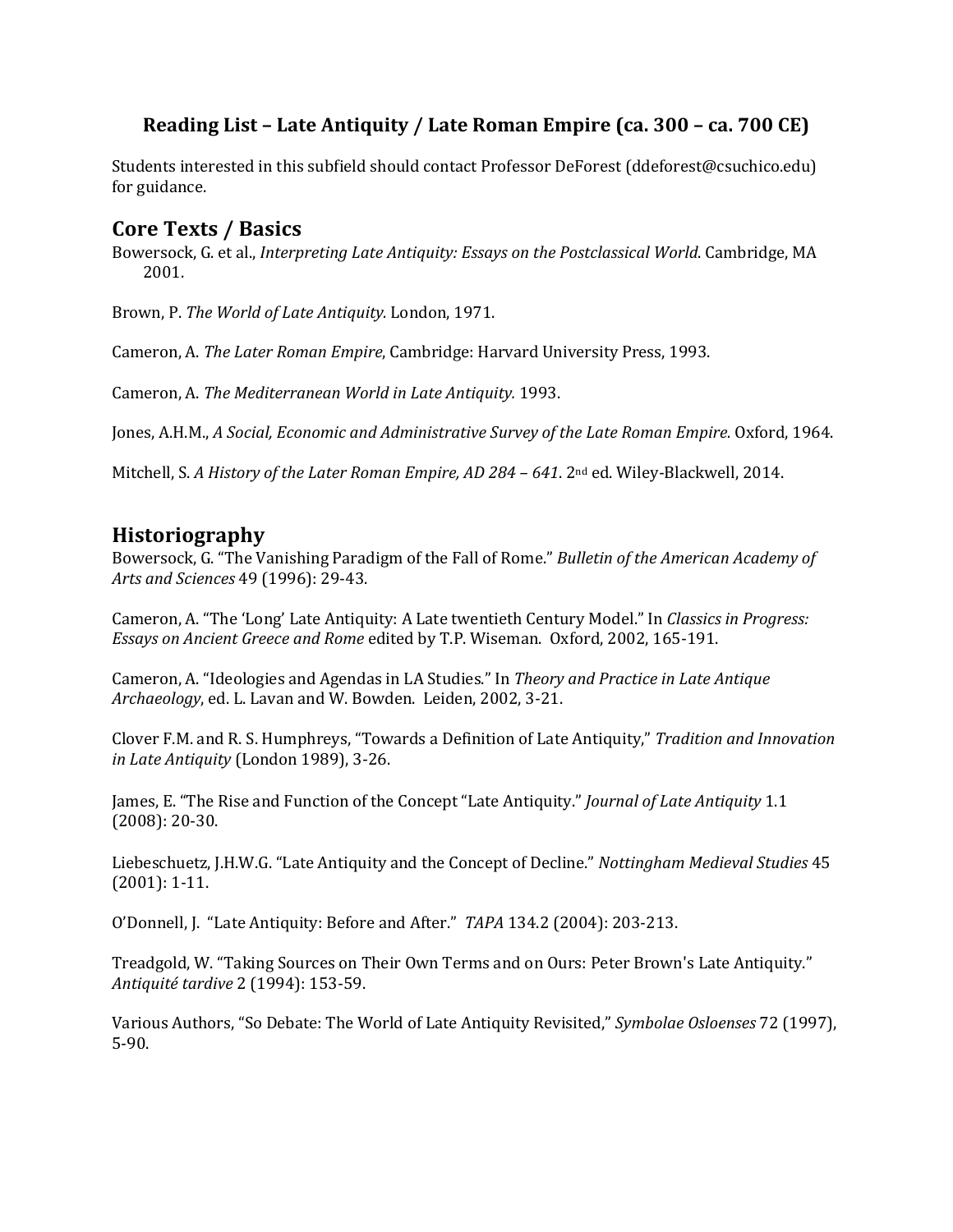## **Religion and Society / Christianization**

Bowden, W. "A new urban elite? Church builders and church building in Late Antiquity," in *Recent Research in Late Antique Urbanism*, 57-68.

Brown, P. Power and Persuasion in Late Antiquity: Towards a Christian Empire. Madison, 1992.

Brown, P. Authority and the Sacred: Aspects of the Christianization of the Roman World. 1995.

Brown, P. Poverty and Leadership in the Later Roman Empire. 2002.

Brown, P. *Augustine of Hippo: A Biography.* Rev. ed., Berkeley, 2000.

- Brown, Peter, "The Rise and Function of the Holy Man in Late Antiquity," *JRS* 61 (1971), 80-101.
- Brown, Peter, *Body and Society: Men, Women, and Sexual Renunciation in early Christianity*. New York 1988.
- Caner, D. Wandering, Begging Monks: Spiritual Authority and the Promotion of Monasticism in Late *Antiquity*. Berkeley 2002.
- Cooper, K. The Virgin and the Bride: Idealized Womanhood in Late Antiquity, Cambridge, HUP, 1996.
- Hunt, D. "Christianizing the Roman Empire: the evidence of the Code," in *The Theodosian Code*, eds. J. Harries and I. Wood, Ithaca, 1993, 143-158.

MacMullen, Ramsay, *Christianizing the Roman Empire (A.D. 100-400).* New Haven, CT, 1984.

Markus, R.A. *The End of Ancient Christianity.* Cambridge, 1990.

Maxwell, J. Christianization and Communication in Late Antiquity. 2006.

Praet, D. "Explaining the Christianization of the Roman Empire: Older Theories and Recent Developments," Sacris Erudiri: Jaarboek voor Godsdienstwetenschappen 33 (1991-1993), 7-119.

Rapp, C. The Holy Bishop in Late Antiquity: The Nature of Christian Leadership in an Age of transition. Berkeley 2005. 

Rothaus, R. *Corinth: The First City of Greece*. Leiden 2000.

Trombley, F. *Hellenic Religion and Christianization, 370-529.* 2<sup>nd</sup> ed. 2001.